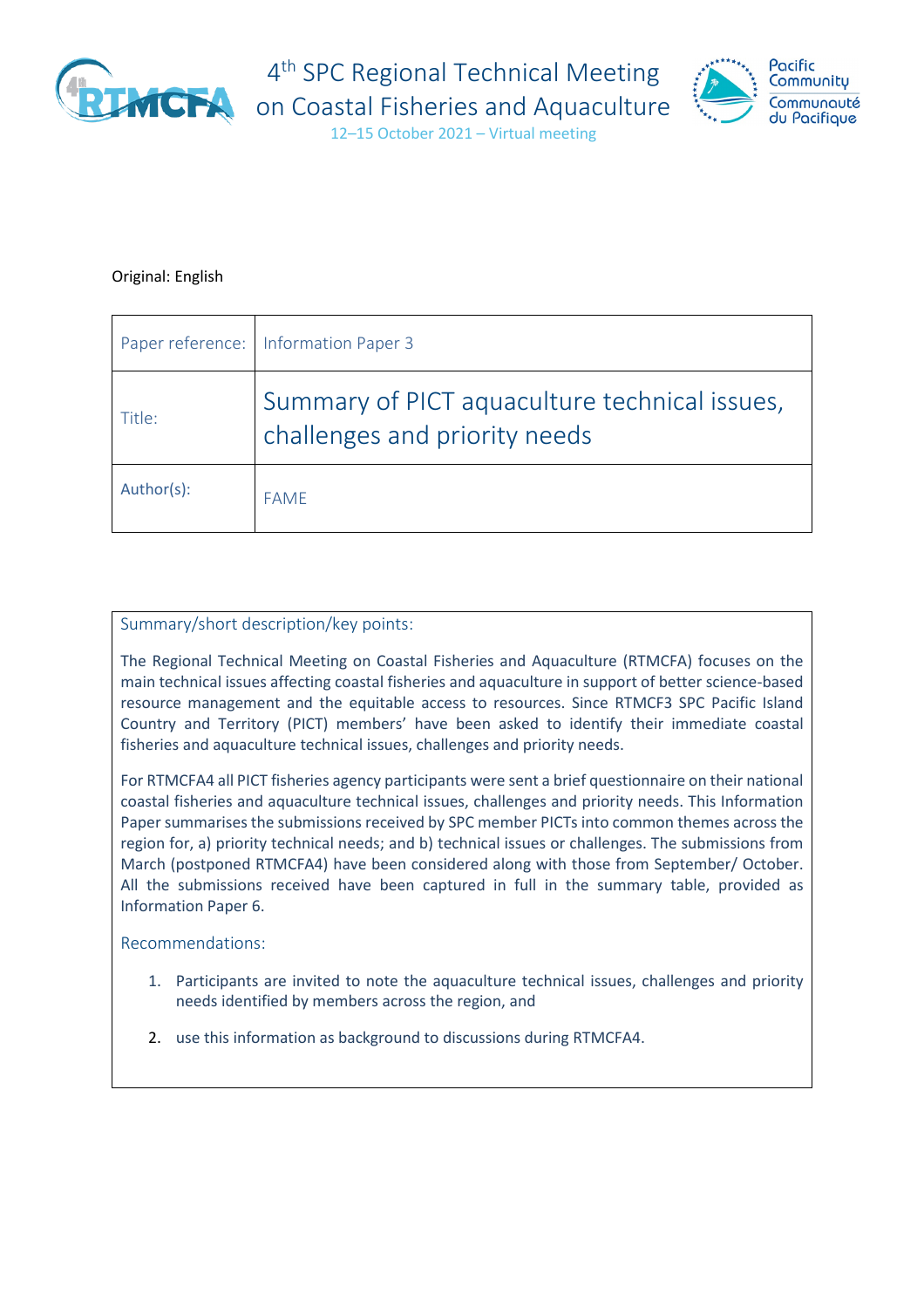

# Summary of PICT aquaculture technical issues, challenges and priority needs

## *Introduction*

- 1. The overarching theme of the 4th Regional Technical Meeting on Coastal Fisheries and Aquaculture (RTMCFA4) is to discuss and address some of the main technical issues affecting coastal fisheries and aquaculture in support of better science-based resource management and the equitable access to resources, by capturing lessons learned from the 'response phase' of the COVID-19 pandemic, and identifying approaches and priorities as the region transitions to the 'recovery phase' in 2021-22 and beyond.
- 2. The RTMCFA meetings focus on specific priority issues with input from member country government and territory administrations. For the 3rd Regional Technical Meeting on Coastal Fisheries, which was an in-person meeting in Noumea in November 2019, each member presented their top coastal fisheries and aquaculture priorities, issues and challenges, and reported actions taken since the previous RTMCFA.
- 3. For RTMCFA4, we want to continue capturing the SPC Pacific Island Country and Territory (PICT) members' current coastal fisheries and aquaculture technical issues, challenges and priority needs to help inform the FAME Coastal Fisheries and Aquaculture Programme (CFAP) work priorities, but also to encourage PICT to PICT sharing of experiences and information.
- 4. Due to the time and format constraints of Zoom meetings, for RTMCFA4 we sent all the member nominated PICT fisheries agency participants a brief questionnaire on their national coastal fisheries and aquaculture issues, challenges and priority needs. SPC then compiled the responses received from members and present a summary here for aquaculture.
- 5. The questions asked were:
	- a. Provide a *very brief* description of your two highest aquaculture priority technical needs.
	- b. *Briefly* outline 2–3 of your main technical issues or challenges in aquaculture over the last year.
	- c. *Briefly* outline 2–3 follow-up actions that your agency has taken related to the [Nov. 2019] [RTMCF3 Outcomes and Agreed Action Plan](http://purl.org/spc/digilib/doc/asggs)<sup>[1](#page-1-0)</sup>
- 6. These questions were also asked in February 2021, prior to the planned RTMCFA4 in March 2021, which was postponed at short notice due to COVID lockdown being imposed in New Caledonia just before the scheduled meeting. Where responses were received from members, they have been included together with the responses from PICTs in September/October 2021.

<span id="page-1-0"></span><sup>1</sup> <http://purl.org/spc/digilib/doc/asggs>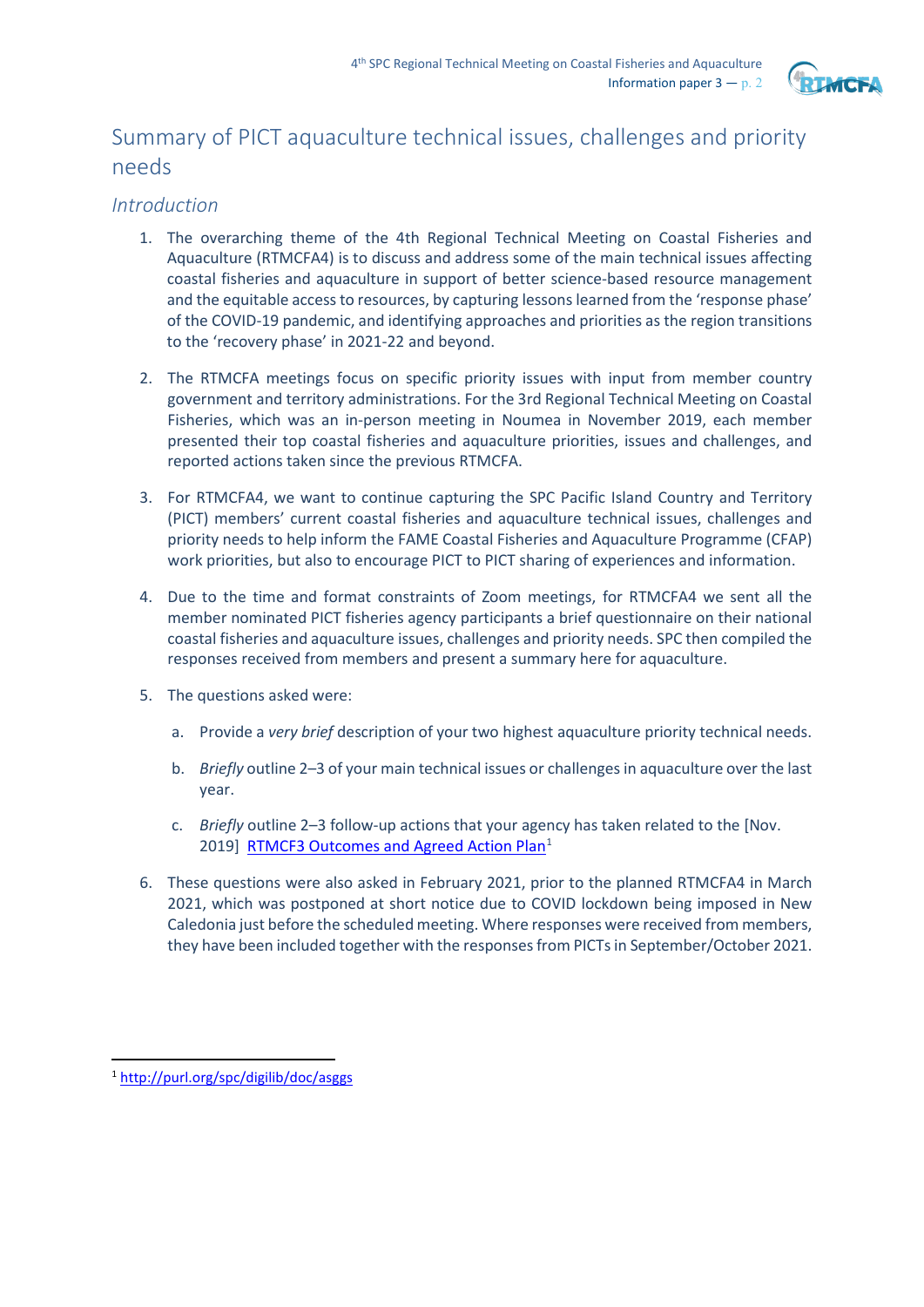

# *Summary of the results for aquaculture*

- 7. The following summarises the submissions received by SPC member PICTs into common themes across the region for, a) priority technical needs; and b) technical issues or challenges.
- 8. All the submissions received have been captured in full in the summary table, provided as Information Paper 6. Due to the timing of receiving submissions, they could not be translated before the meeting.

## *Aquaculture priority technical needs*

9. The following table summarises the aquaculture priority technical needs in descending order of the number of PICTs identifying subject areas and specific fields. The number of SPC PICTs that identified these subject areas as priorities are also shown.

| <b>Priority technical needs</b> |                       | <b>No. of PICTs</b>                                                    |            |
|---------------------------------|-----------------------|------------------------------------------------------------------------|------------|
|                                 | 1. Subject area       |                                                                        |            |
|                                 |                       | $\triangleright$ Specific Fields                                       | $[n = 15]$ |
| 1.                              |                       | Technical aquaculture knowledge, training and support:                 | 8          |
|                                 | ≻                     | Pearl seeding, spat collection, improved pearl quality                 |            |
|                                 | ➤                     | Commercial sandfish farming                                            |            |
|                                 | ➤                     | Seed production                                                        |            |
|                                 | ➤                     | Seed importation (milkfish, clams)                                     |            |
|                                 | ≻                     | Reseeding (clams, trochus)                                             |            |
|                                 | $\blacktriangleright$ | Promote technical exchange between PICTs                               |            |
|                                 | $\blacktriangleright$ | Provision of expertise within PICTs (e.g. French Polynesia)            |            |
|                                 | ➤                     | Capacity building of national aquaculture staff                        |            |
| 2.                              |                       | Assessing feasibility of new products / species of interest            | 6          |
|                                 | ≻                     | Ocean cage farming                                                     |            |
|                                 | ➤                     | Spawning and rearing techniques                                        |            |
|                                 | ➤                     | High-value species                                                     |            |
|                                 | ➤                     | Cost-benefit analyses                                                  |            |
|                                 | ➤                     | Development of viable economic models (e.g. integrated shrimp with sea |            |
|                                 |                       | cucumber)                                                              |            |
|                                 | ➤                     | R&D species with high commercial potential                             |            |
|                                 | $\blacktriangleright$ | R&D local and low-cost aquaculture                                     |            |
|                                 | ≻                     | Aquaponics                                                             |            |
|                                 | ≻                     | Integrated multitrophic aquaculture and shrimp farming                 |            |
| 3.                              |                       | <b>Community-based aquaculture</b>                                     | 5          |
|                                 | ➤                     | Support community-based aquaculture development                        |            |
|                                 | ➤                     | Sea grape farming                                                      |            |
|                                 | ≻                     | Local capacity - aquaculture concepts and principles                   |            |
|                                 | ➤                     | Enhance skills and capacity in community aquaculture                   |            |
|                                 | ➤                     | Transfer of knowledge to communities in management areas               |            |
| 4.                              | <b>Production</b>     |                                                                        | 5          |
|                                 | $\blacktriangleright$ | National hatchery facility                                             |            |
|                                 | ➤                     | Maximise hatchery production                                           |            |
|                                 | ➤                     | Establish feed mill                                                    |            |
|                                 | ⋗                     | Increase access to seed stock                                          |            |
|                                 | ➤                     | Import of quality broodstock                                           |            |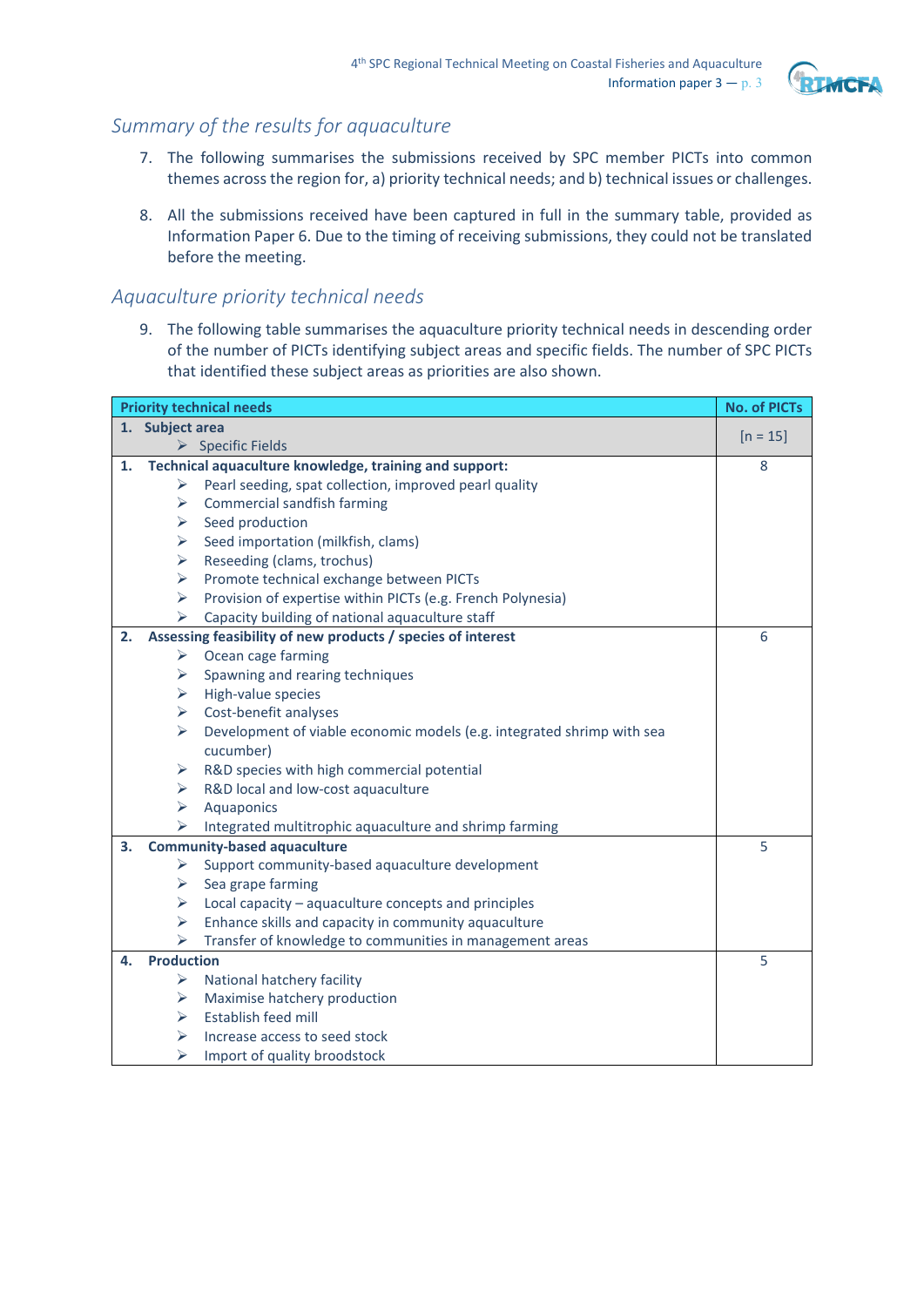

| <b>Priority technical needs</b> |                                | <b>No. of PICTs</b>                                                |                |
|---------------------------------|--------------------------------|--------------------------------------------------------------------|----------------|
|                                 | 1. Subject area                |                                                                    |                |
|                                 |                                | $\triangleright$ Specific Fields                                   | $[n = 15]$     |
| 5.                              |                                | <b>Aquatic biosecurity</b>                                         | 3              |
|                                 |                                | $\triangleright$ Hatchery parasite management                      |                |
|                                 | ≻                              | Aquatic disease alert system                                       |                |
|                                 | ➤                              | Standardised methods                                               |                |
|                                 | ≻                              | <b>National priorities</b>                                         |                |
|                                 | ≻                              | Water quality                                                      |                |
|                                 | ⋗                              | Risk assessment for introduced species                             |                |
| 6.                              |                                | <b>Market access</b>                                               | 3              |
|                                 | ⋗                              | Local and export market access and trade opportunity               |                |
| 7.                              |                                | <b>Support good governance</b>                                     | 3              |
|                                 | ⋗                              | Aquaculture strategy and commodity development plan                |                |
|                                 | ➤                              | Regulation for new sectors (sea ranching, zoning)                  |                |
|                                 | ➤                              | Reviews of policies and legislations                               |                |
| 8.                              |                                | <b>Aquaculture business training</b>                               | 3              |
|                                 | ➤                              | Risk assessments and business planning                             |                |
|                                 | ➤                              | Marketing                                                          |                |
|                                 | ➤                              | Government; private; community                                     |                |
| 9.                              |                                | Support aquaculture associations or organisations                  | $\overline{2}$ |
|                                 |                                | Micronesia Association for Sustainable Aquaculture                 |                |
|                                 |                                | 10. Communications and awareness                                   | $\mathfrak{D}$ |
|                                 | ≻                              | Aquaculture guidelines                                             |                |
|                                 | ⋗                              | Publish and share aquaculture management and development plan with |                |
|                                 |                                | stakeholders                                                       |                |
|                                 |                                | 11. Environmental sustainability                                   | $\mathbf{1}$   |
|                                 |                                | Environmental impact assessment and monitoring of farms            |                |
|                                 | 12. Robust data for management |                                                                    | $\mathbf{1}$   |
|                                 | ➤                              | Development of database                                            |                |
|                                 | ⋗                              | Improve data collection                                            |                |

# *Aquaculture technical issues and challenges*

10. The following table summarises the identified aquaculture technical issues and challenges. The number of SPC PICTs that identified similar issues or challenges are also shown in descending order.

| <b>Technical issues and challenges</b> |                                                  | <b>No. of PICTs</b>                                                      |            |
|----------------------------------------|--------------------------------------------------|--------------------------------------------------------------------------|------------|
|                                        |                                                  |                                                                          | $[n = 15]$ |
|                                        | <b>Capacity and technical skills constraints</b> |                                                                          | 8          |
|                                        | $\circ$                                          | Limited capacity for priority species                                    |            |
|                                        | $\circ$                                          | Lack of properly trained and skilled technicians                         |            |
|                                        |                                                  | Availability of farm inputs (feed, seed, broodstock, capital, equipment) |            |
|                                        | $\circ$                                          | low hatchery seed production                                             |            |
|                                        | $\circ$                                          | shortage of quality feed                                                 |            |
|                                        | $\circ$                                          | suitable feed to be manufactured locally                                 |            |
|                                        | Ω                                                | Access to finance for small holder farmers limited                       |            |
|                                        | O                                                | Absence of good quality broodstock                                       |            |